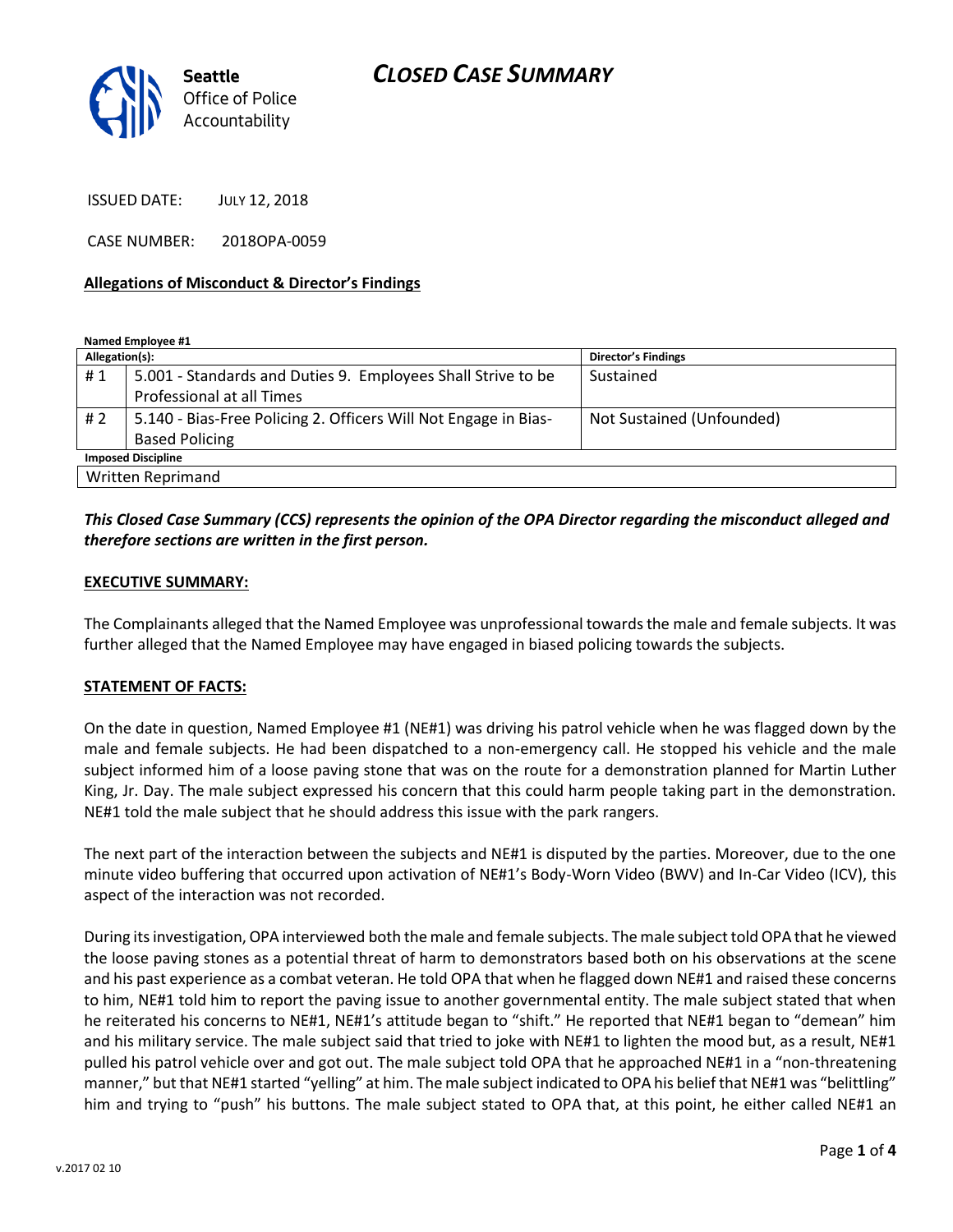

# *CLOSE CASE SUMMARY*

OPA CASE NUMBER: 2018OPA-0059

"asshole" or told NE#1 that he was acting like an "asshole." The female subject's statement to OPA was consistent to that given by the male subject.

NE#1 recalled that after he told the subjects to seek out a park ranger based on their original complaint concerning the loose paving stone, they then stated to him that the paving stone could constitute a "booby trap." NE#1 told OPA that the situation then became more than a social contact based on the allegation of a "booby trap," and it took precedence over his response to the "cold" assault call. NE#1 stated that he parked his patrol vehicle, got outside, and activated his BWV. He then heard someone say: "fucking asshole." NE#1 indicated that he asked the male subject what he said and the male subject responded that he did not say anything. NE#1 recalled that the male subject informed NE#1 that he was a veteran. NE#1 did not remember whether the male subject said that he was a combat veteran. NE#1 told OPA that he did not demean the male subject's military service.

The remainder of the interaction was recorded on NE#1's BWV. The video captured NE#1 approach the male subject and begin to discuss the profanity with him. NE#1 asked the male subject to repeat what he previously said. The male subject did not do so and tried to bring NE#1's attention to the loose paving stone. NE#1 responded by again bringing up the profanity and stating that BWV keeps people accountable. NE#1 and the male subject continued with this back and forth exchange for another minute, until the female subject stepped in-between them and attempted to create distance between the two. In response to the male subject's statement that NE#1 worked for him, NE#1 stated that he did not do so and, instead, worked for the public as a whole. NE#1 reiterated that the BWV kept people accountable and asked the male subject if he wanted to be on YouTube. The male subject responded: "You think I give a fuck about being on YouTube." NE#1 also used military terminology throughout his interaction with the male subject, at one point referencing NE#1's knowledge and understanding of "blast radius."

Approximately three minutes into the interaction, NE#1 stated to the male subject: "and if you want to call me a name again, I'll be back and we'll revisit it." The male subject responded: "what will you do?" NE#1 said: "What will I do? It will be documented..." NE#1 then stated to the male subject: "are you that guy?"; "are you challenging me?"; and "Was that a physical challenge?" At this time, the female subject again placed herself between NE#1 and the male subject. NE#1 told the subjects that he "loves" his BWV because it records all of the "ignorance" he has to deal with, including, in his opinion, the male subject's behavior in this instance. He then walked away to check the loose paving stone.

When NE#1 returned to where the subjects were, the female subject asserted that he had escalated the situation. NE#1 stated that he did not as he was not the person who used profanity. NE#1 told the female subject that when someone uses profanity, it is an attack on the other person. He further stated that the male subject "crossed the line." The female subject remarked on what she perceived to be NE#1's sarcastic tone.

The male subject approached NE#1 and asked him for his name. In response, NE#1 asked for the male subject's name and stated that accountability was a "one sided thing." They discussed the male subject filing a complaint and how the incident was recorded on BWV. NE#1 then asked the male subject if there was anything else that he wanted to tell NE#1 to do and stated: "I bet the military is proud…real proud." After engaging in a further discussion with the female subject, NE#1 brought up the fact that only he was expected to be an "adult" and community members did not have those same requirements. He then stated, with regard to this incident happening on Martin Luther King, Jr. Day: "on this day, on this day and this march, it's ironic how its only one sided in regards to how humans are supposed to get along." The female subject attempted to respond and NE#1 concluded: "it's a dishonor to the day."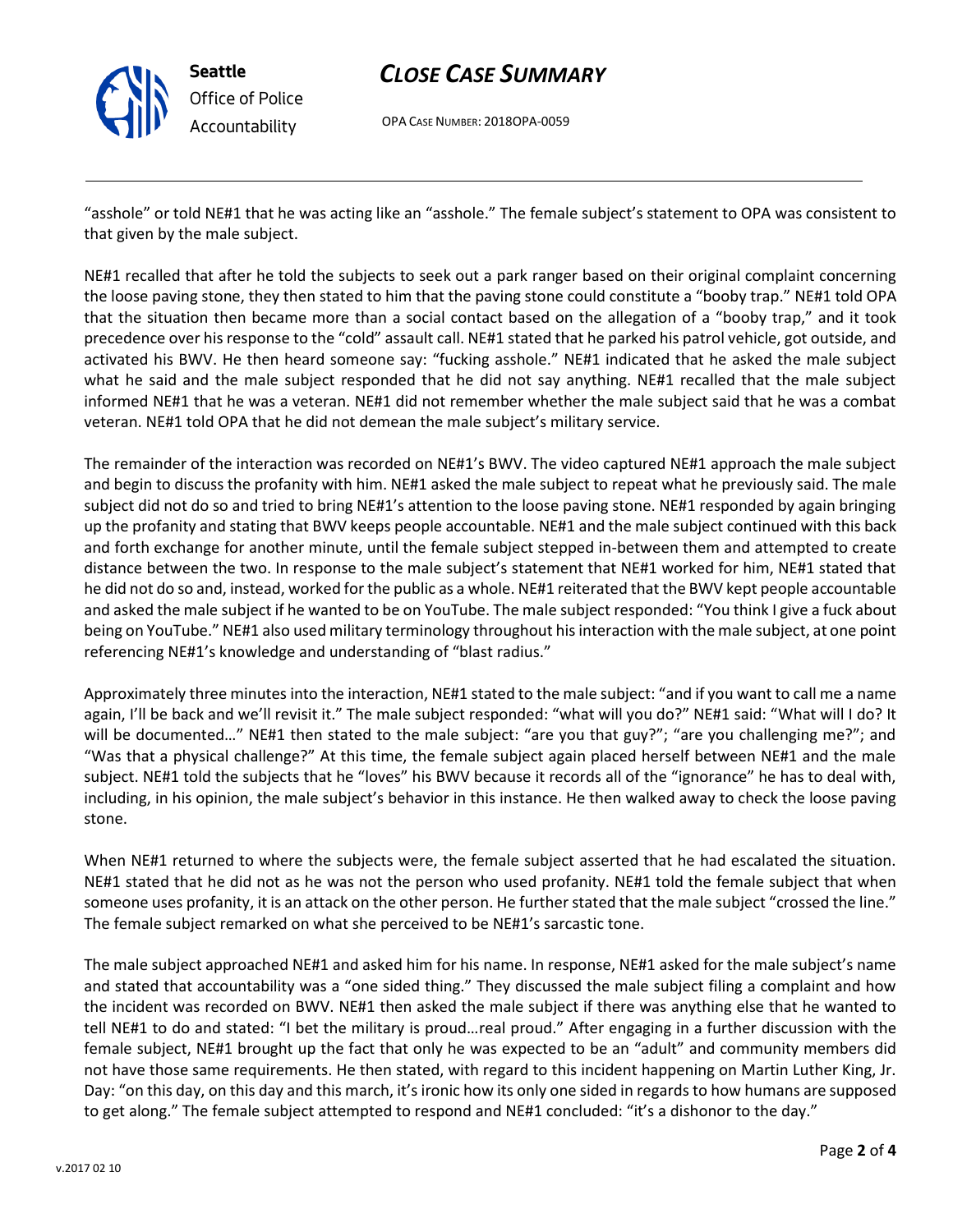# *CLOSE CASE SUMMARY*



OPA CASE NUMBER: 2018OPA-0059

The female subject told NE#1 that she had taken a course to teach her how to interact with law enforcement. NE#1 responded that nothing about his employment as police officer required him to abandon his constitutional rights or forced him to be a verbal or physical punching bag. The female subject asserted to NE#1 that the incident had grown "hostile" and referenced both NE#1's and the male subject's tones of voice. NE#1 again brought up the profanity and asserted to the female subject that he was the "adult" in the situation.

NE#1 then called the male subject a "big, rude jerk," which the female subject heard as "bigotry." She raised that term with NE#1 and he corrected her. NE#1 then stated: "Obviously, you have a different mentality…you're hooked on something here." He then stated: "I'm going to drop this now." After another exchange between NE#1 and the male subject, both subjects left the vicinity. NE#1 remained and was recorded talking to himself concerning being verbally abused and the behavior of the male subject.

#### **ANALYSIS AND CONCLUSIONS:**

#### **Named Employee #1 - Allegation #1** *5.001 - Standards and Duties 9. Employees Shall Strive to be Professional at all Times*

SPD Policy 5.001-POL-9 requires that SPD employees "strive to be professional at all times." The policy further instructs that "employees may not engage in behavior that undermines public trust in the Department, the officer, or other officers." (SPD Policy 5.001-POL-9.) The policy further states that: "Employees will avoid unnecessary escalation of events even if those events do not end in reportable uses of force." (*Id*.)

My review of the evidence in this case – most notably, NE#1's BWV – yields the conclusion that NE#1's conduct towards the subjects violated the Department's professionalism policy. I reach this finding for two main reasons. First, a number of NE#1's statements were improper and unnecessary. Second, NE#1's demeanor and behavior towards the subjects, and particularly towards the male subject, served to inappropriately escalate an already heightened emotional situation.

With regard to the first finding, I find that when NE#1 stated "I bet the military is proud...real proud" to the male subject, that statement was, in and of itself, unprofessional. A number of NE#1's other statements were unprofessional when combined with his demeanor towards the subjects, his tone of voice, and his dismissiveness of their concerns and of the female subject's respectful and calm attempts to engage him is dialogue. Included among these statements were when NE#1 raised Martin Luther King, Jr. Day and stated that the subjects' behavior was a "dishonor to the day," his assertions that only officers were held accountable for their actions, his refusal to provide his name when asked by the male subject, his repeated references to military terminology in a sarcastic manner, when he called the male subject a "big, rude jerk," his aggressive statements to the male subject, and his overall contentious attitude.

With regard to the second finding, I find that NE#1's statements to the male subject served to improperly escalate the situation. Even if the male subject called NE#1 an "asshole," NE#1 should have concluded his activities and walked away. It was unnecessary and counterproductive to engage in an ongoing back and forth with both subjects, and particularly the male subject. For example, asking the male subject if he was "that guy" and whether he was "challenging" NE#1 was simply pointless. It served absolutely no law enforcement interest to do so. What was the